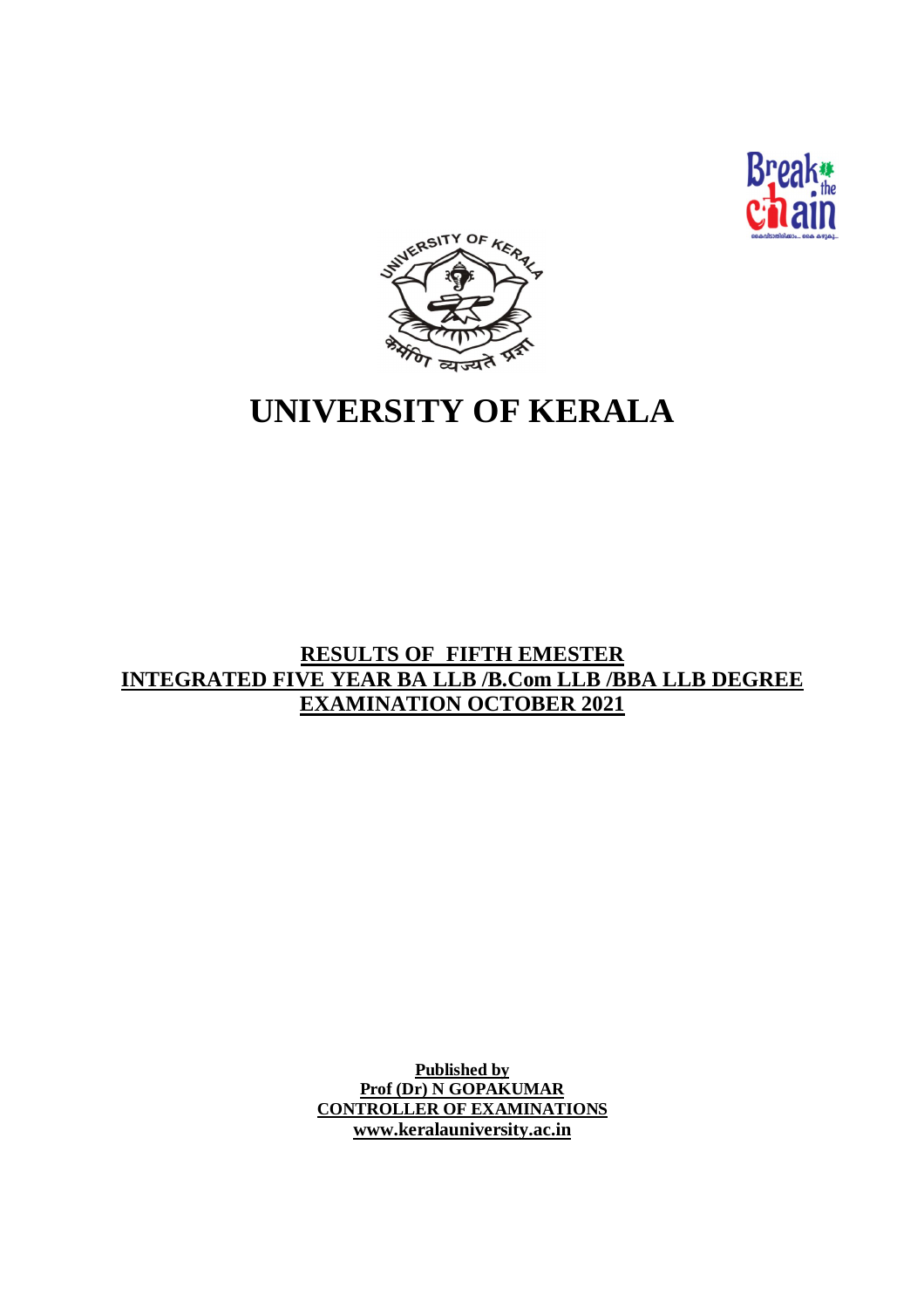#### **NOT TO BE PUBLISHED BEFORE 28/05/2022**

# **UNIVERSITY OF KERALA**

### *Results of Fifth Semester Integrated Five Year B.A.L.L.B/Bcom LLB/BBA LLB Degree Examination October 2021*

- 1. The following are the provisional list of successful candidates in the Fifth semester Integrated Five year B.A. L.L.B/Bcom LLB/BBA LLB Degree Examination held in October 2021
- 2. The total mark secured by each successful candidate is shown against the candidate code.
- 3. Originals of the qualifying certificates shall be forwarded to the University for Verification of eligibility conditions. Mark list will not be issued to those whose fees are not yet remitted to the University.
- 4. The mark lists will not be issued to the candidates in respect of whom there are defects to be rectified and whose fees are due although their results have been provisionally released now.
- *5. Candidates who are applying for Revaluation/Scrutiny should submit application only through online on or before 08/06/2022 Date of conducting scrutiny of answer books at University office will be published through Press Release or Website for the information of the applicants.*
- 6. Candidates can make use of draft mark lists available in the university website for applying for revaluation and scrutiny.
- **7.** The results will be available on **www.keralauniversity.ac.in**

**University Buildings, sd/- Dated 27/05/2022**

**Thiruvananthapuram Controller of Examinations**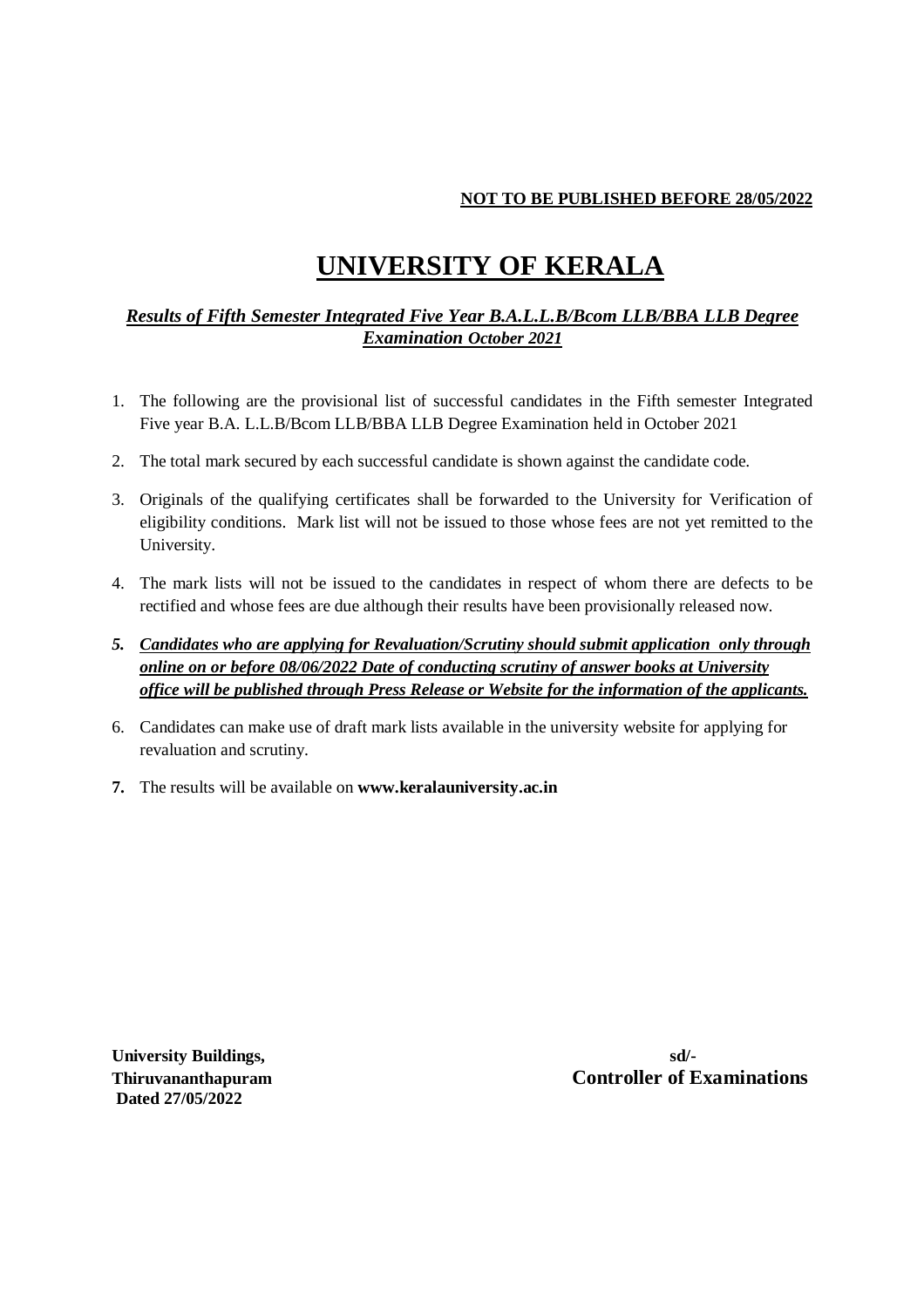# **UNIVERSITY OF KERALA**

# **SYNDICATE-IN-CIRCULATION**

The results of the Fifth Semester Examination, October 2021 of the Integrated (5 year) B.A L.L.B/B.Com L.L.B/BBA. L.L.B Degree course (Semester scheme) in affiliated Law colleges as declared by the Board of Examiners are given below

| <b>Exam Code</b> |                                                                  |                   | <b>No of Students</b> |               |           |  |
|------------------|------------------------------------------------------------------|-------------------|-----------------------|---------------|-----------|--|
|                  | Name of program                                                  | Registered        | Appeared              | <b>Passed</b> | % of Pass |  |
| 47311508         | LLB-Integrated Five<br>year BALLB, Degree<br>Course(2011 Scheme) | $12 \overline{ }$ | 6                     | 4             | 66.67%    |  |
| 47313506         | LLB-Integrated Five<br>year BALLB, Degree<br>Course(2013 Scheme) | 655               | 528                   | 302           | 57.2%     |  |
| 47113506         | LLB-Integrated Five<br>year B.Com LLB,<br>Degree Course          | 431               | 343                   | 198           | 57.73%    |  |
| 26047513506      | LLB-Integrated Five<br>year BBALLB, Degree<br>Course             | 319               | 260                   | 138           | 53.08%    |  |

**University Buildings, sd/- Dated -27.05.2022**

**Thiruvananthapuram Controller of Examinations**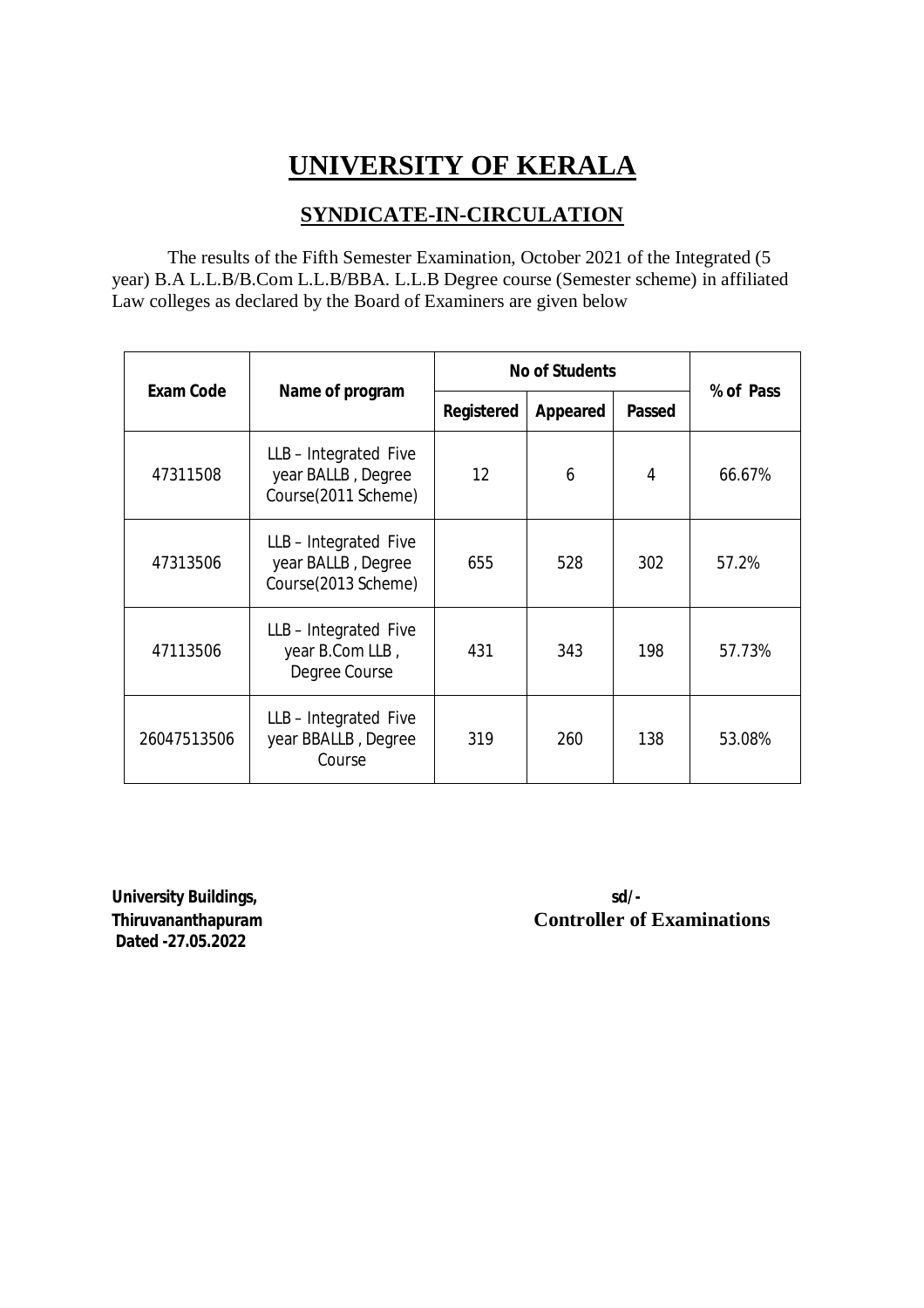#### **College Code : 550**

# **Govt. Law College, Thiruvananthapuram**

#### **LL.B -Integrated Five Year B.A., LL.B Degree Course(473)**

| <b>Semester Pass</b>                 |                 |                    |                                |                |
|--------------------------------------|-----------------|--------------------|--------------------------------|----------------|
| 47318550002(298)                     | 003(324)        | 004(298)           | 007(284)                       | 008(261)       |
| 010(307)                             | 011(297)        | 012(312)           | 015(353)                       | 016(335)       |
| 017(281)                             | 018(328)        | 021(296)           | 024(323)                       | 025(297)       |
| 028(293)                             | 029(305)        | 030(319)           | 031(275)                       | 032(271)       |
| 033(325)                             | 034(335)        | 035(314)           | 037(325)                       | 038(262)       |
| 039(306)                             | 040(313)        | 041(375)           | 042(350)                       | 043(309)       |
| 044(343)                             | 045(307)        | 051(356)           | 053(314)                       | 054(312)       |
| 056(298)                             | 057(312)        | 058(334)           | 059(335)                       | 060(290)       |
| 061(324)                             | 064(309)        | 066(331)           | 067(281)                       | 069(343)       |
| 070(284)                             | 071(356)        | 072(303)           | 075(316)                       | 077(333)       |
| 078(261)                             | 080(264)        | 47317550006(283)   |                                | 052(270)       |
| 47316550006(281)                     | 016(290)        |                    | 47315550063(263) 12550058(256) |                |
| 11550029(268)                        | 062(252)        |                    |                                |                |
| Passed in Parts                      |                 |                    |                                |                |
| 47318550001(1,3,5)                   | 009(4,5)        | 014(1,3,4)         | 019(1) 020(1,2,3,4)            |                |
| 022(1)                               | 026(1,3,4)      | 027(3,4)           | 046(1,2,3)                     | 052(1)         |
| 055(1,5)                             | 062(1,5)        | 065(1,2,3)         | 068(1)                         | 073(1,2,3,5)   |
| 074(1,2,3,5)                         | 076(1,2,3)      | 47317550002(1)     | 033(1)                         | 043(1)         |
| 056(1,2,3)                           | 058(5) 070(1,3) |                    | 47316550050(1)                 | 47315550014(2) |
| 078(1) 47314550040(1)<br>11550060(4) |                 | 063(1) 13550017(1) | 060(4,5)                       |                |

**College Code : 551**

# **The Kerala Law Academy Law College, Thiruvananthapuram**

# **LL.B -Integrated Five Year B.Com LL.B Degree Course(471)**

| <b>Semester Pass</b>        |            |                               |          |                                        |          |                             |              |                   |
|-----------------------------|------------|-------------------------------|----------|----------------------------------------|----------|-----------------------------|--------------|-------------------|
| 47118551002(308)            | 003(317)   |                               | 004(328) |                                        | 007(315) |                             | 008(330)     |                   |
| 009(336)                    | 010(272)   |                               | 011(295) |                                        | 012(330) |                             | 021(295)     |                   |
| 023(297)                    | 025(288)   |                               | 028(277) |                                        | 030(297) |                             | 031(316)     |                   |
| 032(308)                    | 033(279)   |                               | 034(297) |                                        | 036(283) |                             | 037(304)     |                   |
| 038(276)                    | 042(320)   |                               | 045(292) |                                        | 046(296) |                             | 047(269)     |                   |
| 048(315)                    | 049(320)   |                               | 050(301) |                                        | 051(279) |                             | 054(322)     |                   |
| 055(323)                    | 057(295)   |                               | 059(330) |                                        |          | 47117551006(275)            |              | 015(261)          |
| 016(253)                    | 020(276)   |                               |          | 025(252)                               |          |                             |              | 032(275) 033(303) |
| 035(252)                    |            | 044(293) 046(268)             |          |                                        |          | 050(288) 47116551006(251.5) |              |                   |
| 010(277.5)                  |            |                               |          | 046(255) 47115551003(267.5) 004(274.5) |          |                             | 006(255)     |                   |
| 040(261.5)                  |            | 055(263.5) 47114551023(298.5) |          |                                        |          |                             |              |                   |
| Passed in Parts             |            |                               |          |                                        |          |                             |              |                   |
| 47118551006(1,3,5)          | 014(1,3,5) |                               | 016(1,3) |                                        | 022(4)   |                             | 026(1,3,4,5) |                   |
| 027(1,2,3,4)                | 029(3,4,5) |                               | 035(1)   |                                        | 053(1,4) |                             |              | 47117551011(3)    |
| 036(1)                      | 037(1)     |                               | 040(5)   |                                        | 041(5)   |                             | 051(2,3)     |                   |
| $052(1,2,3)$ 47116551060(1) |            |                               |          | 47115551009(2)                         |          | 054(1,3)                    |              |                   |
| 47114551047(5)              |            |                               |          |                                        |          |                             |              |                   |
|                             |            |                               |          |                                        |          |                             |              |                   |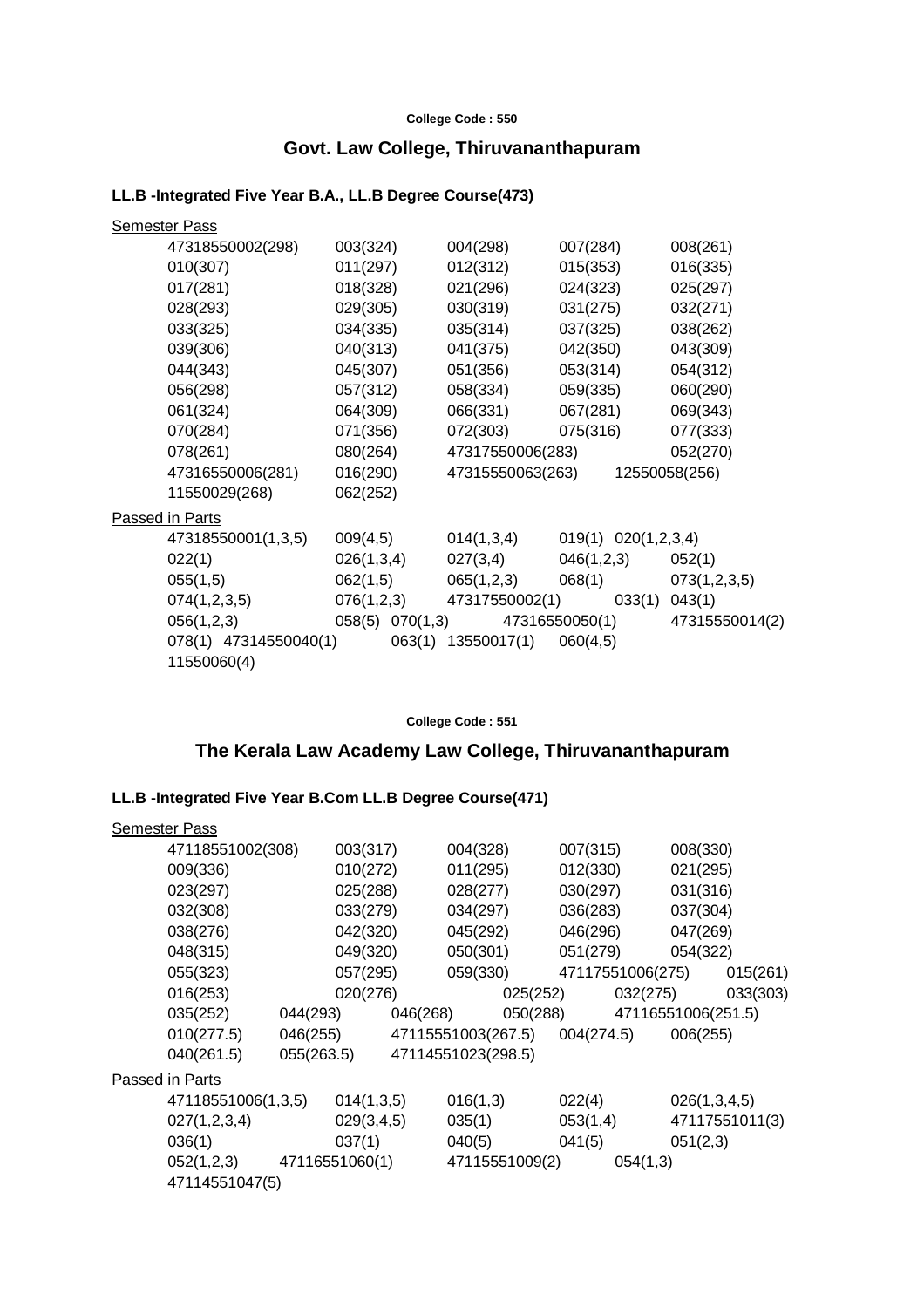057(1) 060(3,5) 13551047(5) Result of the following candidates are withheld due to Mal Practice

47118551001 019 052

#### **LL.B -Integrated Five Year B.A., LL.B Degree Course(473)**

| <b>Semester Pass</b>                                                |                |            |                 |          |                  |            |                       |
|---------------------------------------------------------------------|----------------|------------|-----------------|----------|------------------|------------|-----------------------|
| 47318551001(311)                                                    | 003(297)       |            | 004(300)        |          | 006(286)         |            | 007(278)              |
| 009(278)                                                            | 011(290)       | 012(284)   |                 | 015(323) |                  | 016(286)   |                       |
| 018(276)                                                            | 019(281)       | 020(314)   |                 | 021(337) |                  | 029(313)   |                       |
| 030(340)                                                            | 031(327)       | 033(350)   |                 | 035(279) |                  | 036(321)   |                       |
| 037(300)                                                            | 038(354)       | 039(289)   |                 | 040(345) |                  | 041(303)   |                       |
| 042(308)                                                            | 044(307)       | 045(332)   |                 | 046(345) |                  | 048(307)   |                       |
| 049(296)                                                            | 050(353)       | 051(295)   |                 | 052(294) |                  | 053(319)   |                       |
| 055(282)                                                            | 056(277)       | 058(261)   |                 | 061(278) |                  | 062(325)   |                       |
| 063(273)                                                            | 064(298)       | 065(287)   |                 | 066(325) |                  | 067(303)   |                       |
| 068(306)                                                            | 071(342)       | 072(335)   |                 | 073(313) |                  | 075(348)   |                       |
| 076(302)                                                            | 077(318)       | 080(260)   |                 |          | 47317551007(283) |            | 020(260)              |
| 022(292)                                                            | 026(288)       | 028(262)   |                 | 029(260) |                  | 038(269)   |                       |
| 040(277)                                                            | 043(291)       | 045(283)   |                 | 051(281) |                  | 057(264)   |                       |
| 061(271)                                                            | 068(309)       | 069(270)   |                 | 070(263) |                  | 072(290)   |                       |
| 073(287)                                                            | 077(286)       | 078(281)   |                 |          | 082(318)         |            | 47316551019(276)      |
| 030(274)                                                            | 056(257)       | 068(271.5) |                 | 074(296) |                  | 078(252.5) |                       |
| 47315551003(273) 004(291)                                           |                |            | 010(265)        |          | 045(258)         |            | 47314551033(261)      |
| 13551020(259)                                                       |                |            |                 |          |                  |            |                       |
| Passed in Parts                                                     |                |            |                 |          |                  |            |                       |
| 47318551005(1,4)                                                    | 008(1)         |            | 010(1, 2, 4, 5) |          | 013(5)           |            | 017(1)                |
| 022(3,5)                                                            | 023(1,3)       |            | 024(1,4)        |          | 025(1,2,3)       |            | 026(1)                |
| 027(1)                                                              | 028(1,4)       |            | 034(1,2,3,4)    |          | 043(1)           |            | 057(1,3)              |
| 060(1)                                                              | 069(1)         |            | 070(2,4)        |          |                  |            | 079(1) 47317551012(3) |
| 055(1,3)                                                            | 058(2,5)       |            | 060(4)          |          | 062(5)           |            | 075(1,2)              |
| 47316551051(2)                                                      | 47315551049(5) |            |                 |          | 13551073(1,2,5)  |            | 12551028(2)           |
| Result of the following candidates are withheld due to Mal Practice |                |            |                 |          |                  |            |                       |

47318551032 11551051

**College Code : 552**

# **N.S.S. Law College, Kottiyam**

#### **LL.B -Integrated Five Year B.A., LL.B Degree Course(473)**

| 47318552005(282)<br>006(307) | 007(275) | 009(285)         | 011(319) |
|------------------------------|----------|------------------|----------|
| 014(275)                     | 016(298) | 018(323)         | 019(324) |
| 021(303)                     | 022(285) | 023(287)         | 024(327) |
| 027(310)                     | 028(290) | 030(320)         | 033(290) |
| 036(265)                     | 037(321) | 043(298)         | 045(272) |
| 050(264)                     | 052(330) | 054(288)         | 056(298) |
| 47317552021(280)             | 045(274) | 046(267)         | 053(255) |
| 007(292)<br>47316552006(279) | 013(259) | 044(280)         | 053(276) |
| 47315552028(271)             | 047(265) | 47314552026(272) |          |
|                              |          |                  |          |
|                              |          |                  |          |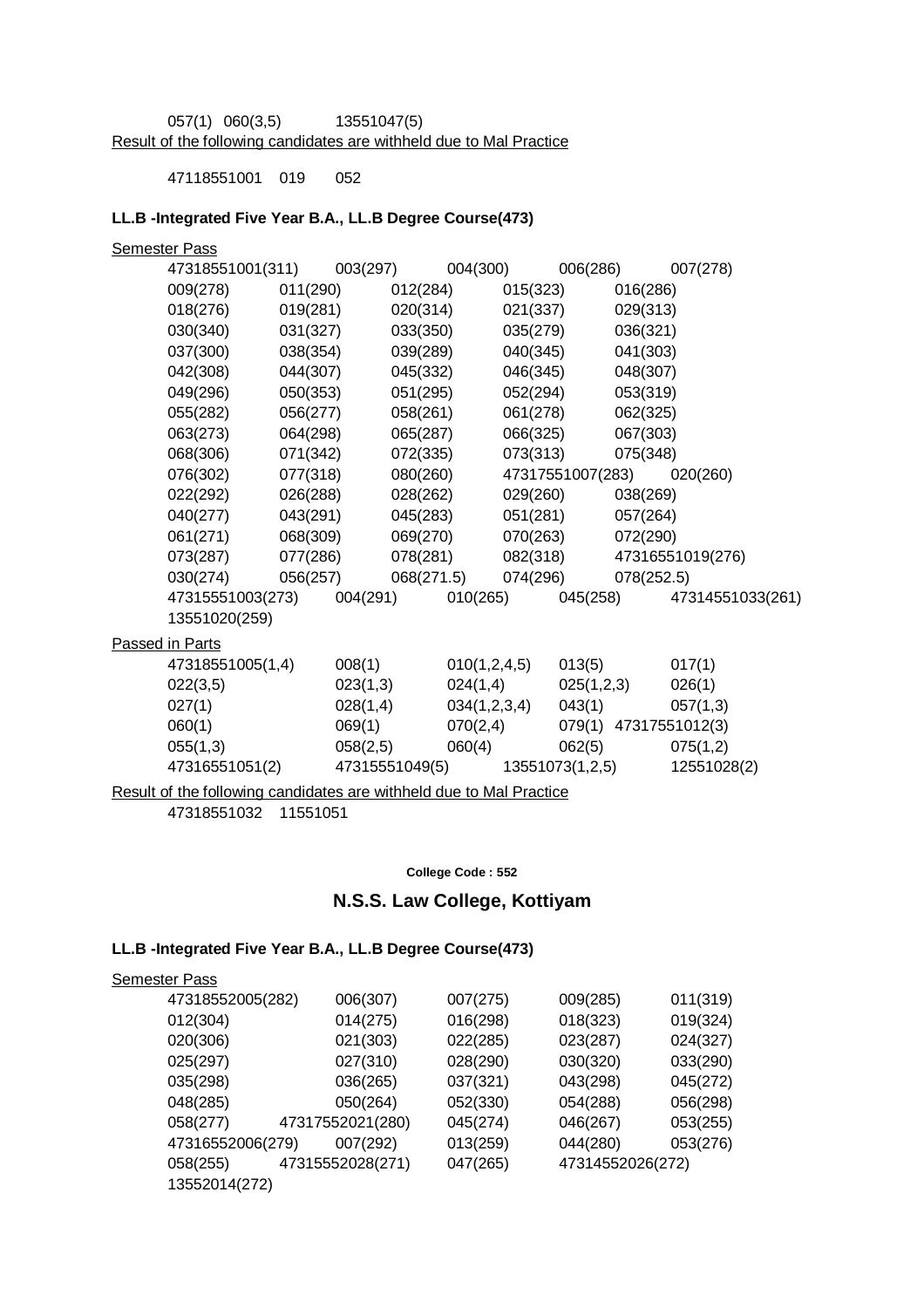### 022(280.4)

| Passed in Parts         |                         |             |                       |                  |
|-------------------------|-------------------------|-------------|-----------------------|------------------|
| 47318552002(1)          | 003(1,3,4,5)            | 004(1,5)    | $010(1)$ $015(1,3)$   |                  |
| 017(1,2,4,5)            | 026(2,5)                | 029(1,4)    | 031(3,4,5)            | 032(2,3,4,5)     |
| 038(1)                  | 040(1,5)                | 041(1,3,5)  | 042(1,3,5)            | 044(3,5)         |
| 046(1,2,3)              | 047(1)                  | 049(1,5)    | 051(1,3)              | 053(1,2,5)       |
| 055(1)                  | 057(1,2,3,5)            | 059(1,3)    | 060(1,2,3,5)          | 47317552004(1,3) |
| 014(2)                  | 016(1,2)                | 025(2)      | 042(2)                | 048(3,5)         |
| 054(2,5)                | 057(3) 47316552032(1,5) |             | 051(2) 47315552025(4) |                  |
| 032(2,4)<br>12552017(1) | 47314552007(1)          | 13552007(3) | 025(1,4,5)            | 044(4)           |
|                         |                         |             |                       |                  |

**College Code : 553**

# **Sree Narayana Guru College of Legal Studies, Kollam**

#### **LL.B -Integrated Five Year B.Com LL.B Degree Course(471)**

| Semester Pass                                                  |  |  |  |  |
|----------------------------------------------------------------|--|--|--|--|
| 47118553001(264) 002(309) 003(305) 005(276) 008(285)           |  |  |  |  |
| $010(297)$ $011(260)$ $012(267)$ $013(319)$ $014(290)$         |  |  |  |  |
| $016(281)$ $017(289)$ $018(263)$ $019(288)$ $020(292)$         |  |  |  |  |
| 021(302) 024(302) 026(290) 028(264) 032(270)                   |  |  |  |  |
| 033(276) 035(295) 036(284) 044(304) 045(278)                   |  |  |  |  |
| 046(292) 047(291) 048(279) 050(290) 051(303)                   |  |  |  |  |
| 053(267) 054(272) 059(298) 060(306) 47117553005(303)           |  |  |  |  |
| $013(253)$ $015(270)$ $022(261)$ $034(295)$ $041(263)$         |  |  |  |  |
| 043(269) 054(271) 055(277) 47116553030(290) 046(258)           |  |  |  |  |
| 047(269) 47115553005(259) 009(274) 033(258) 035(277)           |  |  |  |  |
| 039(259) 048(260) 051(276) 13553005(267)                       |  |  |  |  |
| Passed in Parts                                                |  |  |  |  |
| 47118553007(1) 015(2,5) 023(1,3,4) 025(1) 029(1)               |  |  |  |  |
| $030(1)$ $038(1,5)$ $040(1)$ $041(1)$ $042(1,2)$               |  |  |  |  |
| $043(1,2,5)$ $049(1)$ $055(1,4)$ $47117553010(5)$ $014(1,3,4)$ |  |  |  |  |
| 025(1) 026(1) 028(1) 042(1) 050(2,5)                           |  |  |  |  |
| 060(3,5) 47116553001(1) 003(1) 020(2) 028(4)                   |  |  |  |  |
| 058(2,4) 47115553004(1) 013(1) 040(3) 050(4)                   |  |  |  |  |
| 13553010(4)                                                    |  |  |  |  |
|                                                                |  |  |  |  |

## **LL.B -Integrated Five Year B.A., LL.B Degree Course(473)**

| <b>Semester Pass</b> |                  |               |          |                  |                  |
|----------------------|------------------|---------------|----------|------------------|------------------|
| 47318553001(288)     | 004(258)         |               | 005(290) | 006(322)         | 010(290)         |
| 011(286)             | 016(295)         | 020(289)      | 027(318) | 028(312)         |                  |
| 030(300)             | 032(269)         | 035(263)      | 037(305) | 039(297)         |                  |
| 041(306)             | 043(321)         | 044(295)      | 046(292) | 048(318)         |                  |
| 049(320)             | 050(296)         | 051(289)      | 054(353) | 055(294)         |                  |
| 056(279)             | 057(287)         | 058(262)      | 059(287) |                  | 47317553005(264) |
| 010(293)             | 011(294)         | 024(287)      | 027(272) | 028(259)         |                  |
| 029(274)             | 47316553016(277) |               | 018(259) | 47315553049(268) |                  |
| 13553002(258)        |                  |               |          |                  |                  |
| 002(258)             | 019(267)         | 12553056(274) |          |                  |                  |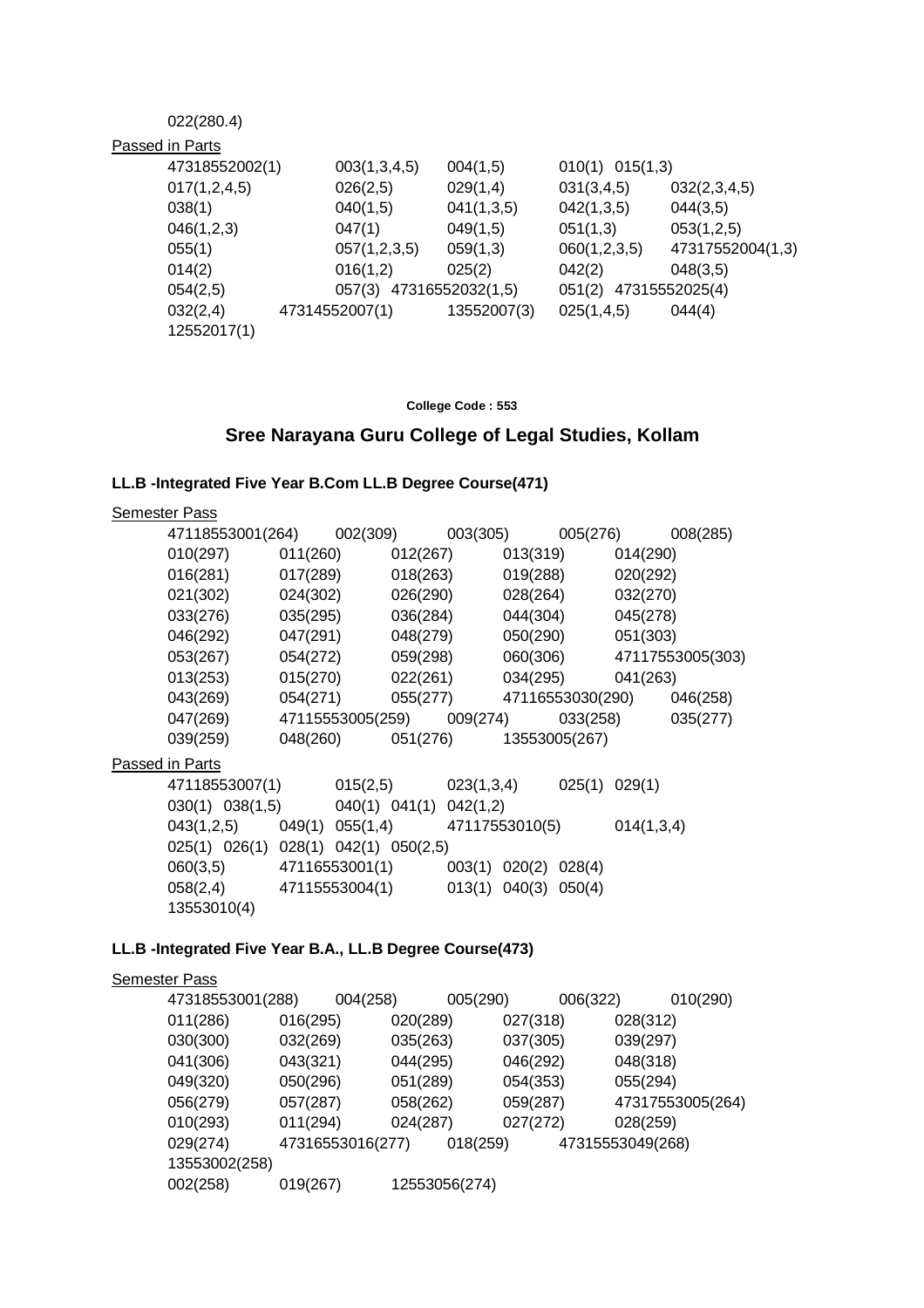Passed in Parts

| 47318553002(1)     | 003(1,2,4,5)            | 008(1,2,3,4)                 | 012(1,2) | 013(1,2)       |
|--------------------|-------------------------|------------------------------|----------|----------------|
| 018(1,3)           | 021(1,3)                | 024(1,2,3)                   | 025(1)   | 026(1,4)       |
| 029(1,5)           | 031(1)                  | 033(1,3)                     | 036(1)   | 038(1,2,4,5)   |
| 042(1)             | 047(1) 47317553020(2,3) |                              | 057(2)   | 47316553002(3) |
| 003(1)             | 008(1)                  | 017(2)                       | 023(1,5) | 033(1)         |
| 052(5)             | 47315553007(2)          | 022(4)                       | 024(4)   | 040(1)         |
| 47314553025(2,4,5) | 039(4)                  | 13553004(1,2)<br>12553016(1) | 024(1)   |                |

## **LL.B -Integrated Five Year B.B.A LL.B Degree Course(475)**

| <b>Semester Pass</b>                                 |          |              |                                    |              |             |                |                                            |
|------------------------------------------------------|----------|--------------|------------------------------------|--------------|-------------|----------------|--------------------------------------------|
| 47518553003(302) 005(284) 006(285) 008(275) 009(312) |          |              |                                    |              |             |                |                                            |
| 012(311) 014(281)                                    |          |              | $017(303)$ $018(294)$ $019(303)$   |              |             |                |                                            |
| 021(275) 023(317)                                    |          |              | 024(288) 026(294) 032(303)         |              |             |                |                                            |
| 033(322)                                             | 036(313) |              | 037(284) 039(320) 041(296)         |              |             |                |                                            |
| 043(358)                                             | 046(290) |              | 047(308) 050(265) 051(290)         |              |             |                |                                            |
| 053(263)                                             | 055(297) |              | 47517553024(268) 036(310) 040(269) |              |             |                |                                            |
| 043(259)                                             | 051(293) |              |                                    |              |             |                | 054(271) 058(317) 47516553002(264)         |
| 004(257)                                             | 006(266) |              | 007(277) 014(267) 032(296)         |              |             |                |                                            |
| 47516553035(262)                                     | 046(296) |              |                                    |              |             |                | 47515553029(271) 051(258) 47514553012(263) |
|                                                      |          |              |                                    |              |             |                |                                            |
| 020(269) 021(264)                                    |          |              | 050(269)                           |              |             |                |                                            |
| <b>Passed in Parts</b>                               |          |              |                                    |              |             |                |                                            |
| 47518553007(1)                                       |          | 010(2, 4, 5) |                                    | 011(1,4)     | 016(1,3)    |                | 020(1)                                     |
| 022(1)                                               |          | 025(1,4)     |                                    | 027(4)       | 029(3,4)    |                | 035(4)                                     |
| 038(1,2,5)                                           |          | 040(1,2)     |                                    | 042(1,2,4,5) | 044(1)      |                | 045(1,3,4,5)                               |
| 048(1)                                               |          | 049(1,3)     |                                    | 054(1,4,5)   |             | 057(1,5)       | 47517553010(3)                             |
| 017(3,5)                                             |          | 025(1,2)     |                                    | 026(1,5)     | 028(1)      |                | 032(1)                                     |
| $042(1)$ 47516553022(1) 051(3,5)                     |          |              |                                    |              |             | 47515553002(1) | 006(1)                                     |
| 037(1,5)                                             |          |              | 048(3) 47514553037(1,3,4)          |              | 13553022(4) |                |                                            |

**College Code : 554**

# **Mar Gregorios College of Law, Nalanchira**

# **LL.B -Integrated Five Year B.Com LL.B Degree Course(471)**

| <b>Semester Pass</b> |                  |          |                  |          |          |
|----------------------|------------------|----------|------------------|----------|----------|
| 47118554001(303)     | 003(316)         | 004(337) | 005(304)         | 006(292) |          |
| 008(311)             | 009(301)         | 010(313) | 011(305)         | 012(315) |          |
| 014(323)             | 015(342)         | 016(273) | 018(280)         | 020(271) |          |
| 021(310)             | 023(273)         | 025(295) | 026(282)         | 027(266) |          |
| 028(320)             | 029(305)         | 031(297) | 033(286)         | 034(293) |          |
| 035(363)             | 036(274)         | 037(326) | 038(341)         | 039(267) |          |
| 040(286)             | 041(272)         | 042(323) | 044(304)         | 046(283) |          |
| 047(324)             | 050(339)         | 051(284) | 054(299)         | 055(252) |          |
| 057(265)             | 058(332)         | 059(308) | 47117554024(309) |          | 028(258) |
| 039(273)             | 052(268)         | 055(272) | 47116554019(282) |          | 040(280) |
| 043(266)             | 044(293)         | 046(297) | 051(275)         | 054(284) |          |
| 055(276)             | 47115554013(267) |          |                  |          |          |
| Passed in Parts      |                  |          |                  |          |          |
| 47118554002(1,3)     | 007(1)           | 013(1,2) | 017(3)           | 019(3)   |          |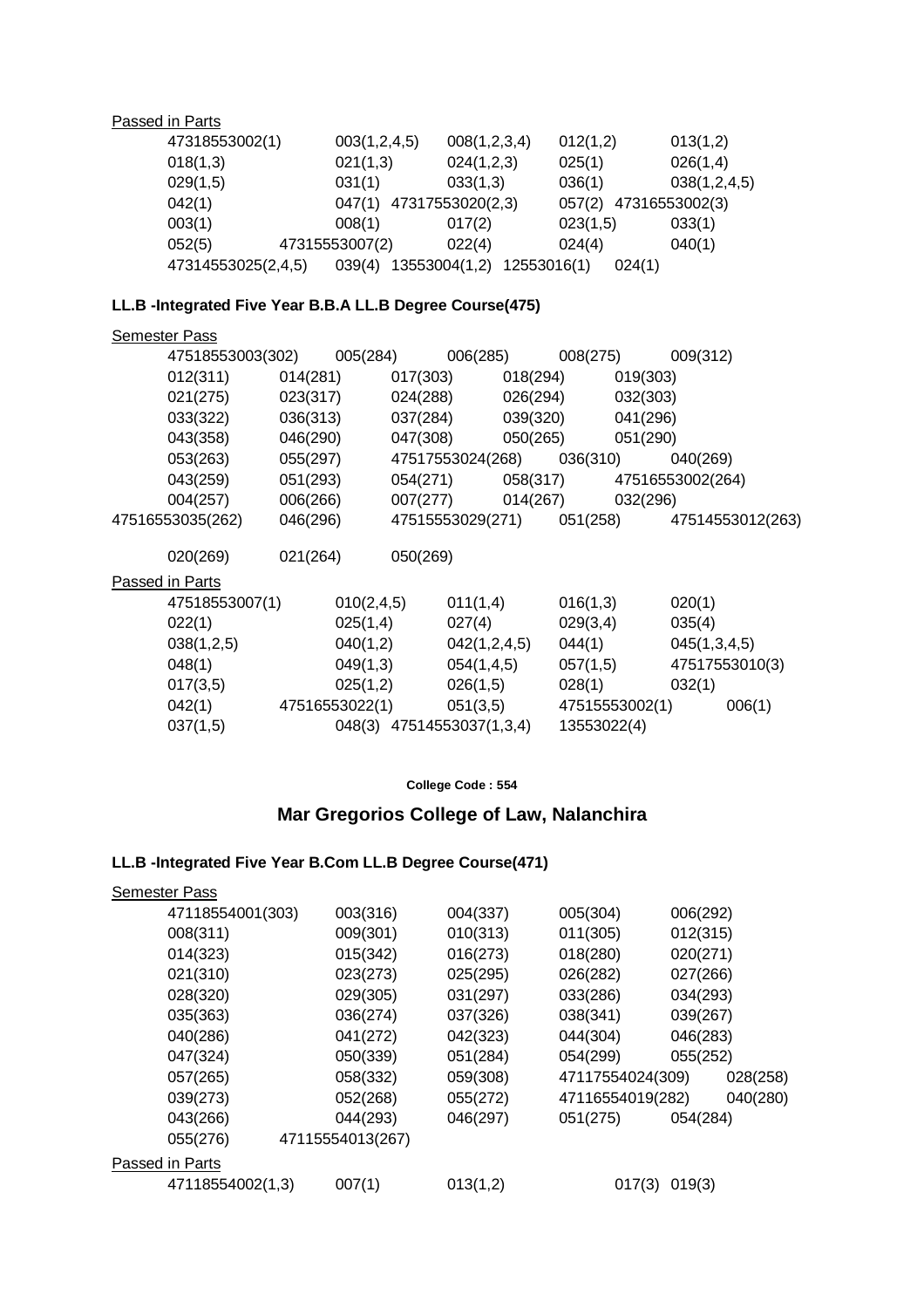| 022(1,2,3,4)   | 030(1, 4.5) | 032(1)           | $043(1)$ $045(1)$       |
|----------------|-------------|------------------|-------------------------|
| 049(3)         | 053(1)      | 056(3.4)         | 060(1) 47117554033(1,3) |
| 042(1)         | 044(1,5)    | 47116554006(1,5) | $007(5)$ 056(3)         |
| 47115554040(2) | 057(1,2,5)  |                  |                         |

# **LL.B -Integrated Five Year B.A., LL.B Degree Course(473)**

| <b>Semester Pass</b>                                     |                  |                |                  |            |                  |
|----------------------------------------------------------|------------------|----------------|------------------|------------|------------------|
| 47318554001(341)                                         | 005(321)         | 006(278)       | 010(311)         | 015(315)   |                  |
| 017(316)                                                 | 018(346)         | 019(299)       | 022(309)         | 025(330)   |                  |
| 026(335)                                                 | 028(298)         | 029(315)       | 033(283)         | 034(316)   |                  |
| 035(345)                                                 | 036(318)         | 037(314)       | 038(305)         | 040(295)   |                  |
| 041(308)                                                 | 043(311)         | 044(318)       | 045(276)         | 046(288)   |                  |
| 048(320)                                                 | 050(295)         | 052(332)       | 053(305)         | 058(333)   |                  |
| 060(323)                                                 | 47317554005(290) | 039(267)       | 043(317)         | 053(343)   |                  |
| 47316554009(295)                                         | 034(267)         | 054(332)       | 47315554002(267) |            | 032(283)         |
| 47314554013(292)                                         | 13554004(270)    | 031(265)       |                  |            |                  |
| Passed in Parts                                          |                  |                |                  |            |                  |
| 47318554009(1)                                           | 011(1,2,3,4)     | 016(3)         | 020(1,2)         | 021(1,2)   |                  |
| 023(1,2,3,4)                                             | 024(1)           | 027(1)         | 031(1,3)         | 039(1,3,4) |                  |
| 042(1)                                                   | 051(1,2,3)       | 056(1)         | 057(1,3)         | 059(1,2,3) |                  |
| 47317554017(2)                                           | 019(1)           | 020(1,2,5)     | 022(1)           | 037(2,3,5) |                  |
| 041(1,2,3,5)                                             | 060(1,2)         | 47316554015(1) | 033(2,4)         |            | 043(3)           |
| 47315554008(3)                                           | 13554013(1,3)    | 12554009(4,5)  |                  |            |                  |
| LL.B -Integrated Five Year B.B.A LL.B Degree Course(475) |                  |                |                  |            |                  |
|                                                          |                  |                |                  |            |                  |
| <b>Semester Pass</b>                                     |                  |                |                  |            |                  |
| 47518554001(329)                                         | 003(279)         | 004(328)       | 005(332)         | 006(296)   |                  |
| 008(265)                                                 | 013(262)         | 016(271)       | 018(292)         | 019(277)   |                  |
| 020(316)                                                 | 021(301)         | 022(311)       | 024(322)         | 025(316)   |                  |
| 027(276)                                                 | 029(282)         | 030(324)       | 032(330)         | 033(320)   |                  |
| 034(346)                                                 | 035(302)         | 037(300)       | 038(290)         | 039(258)   |                  |
| 040(335)                                                 | 043(270)         | 046(302)       | 047(286)         | 050(287)   |                  |
| 051(293)                                                 | 053(327)         | 056(288)       | 058(293)         | 059(308)   |                  |
| 060(278)                                                 | 47517554003(286) | 052(261)       | 058(281)         |            | 47516554001(281) |
| 47515554030(282)                                         | 47514554004(263) |                |                  |            |                  |
| Passed in Parts                                          |                  |                |                  |            |                  |
| 47518554011(2,3)                                         | 012(1,4)         | 014(1)         | 015(4)           |            | 017(3)           |
| 023(1)                                                   | 026(3,5)         | 028(1)         | 041(1,3)         |            | 044(2)           |
| 045(1)                                                   | 049(1,2,4,5)     | 052(2)         | 054(2)           |            | 057(5)           |
| 47517554001(2,5)                                         | 006(1)           | 060(1,2)       | 47516554005(2)   |            | 037(1)           |
| 045(2) 47515554027(1)                                    | 045(1)           | 13554032(3)    |                  |            |                  |
|                                                          |                  |                |                  |            |                  |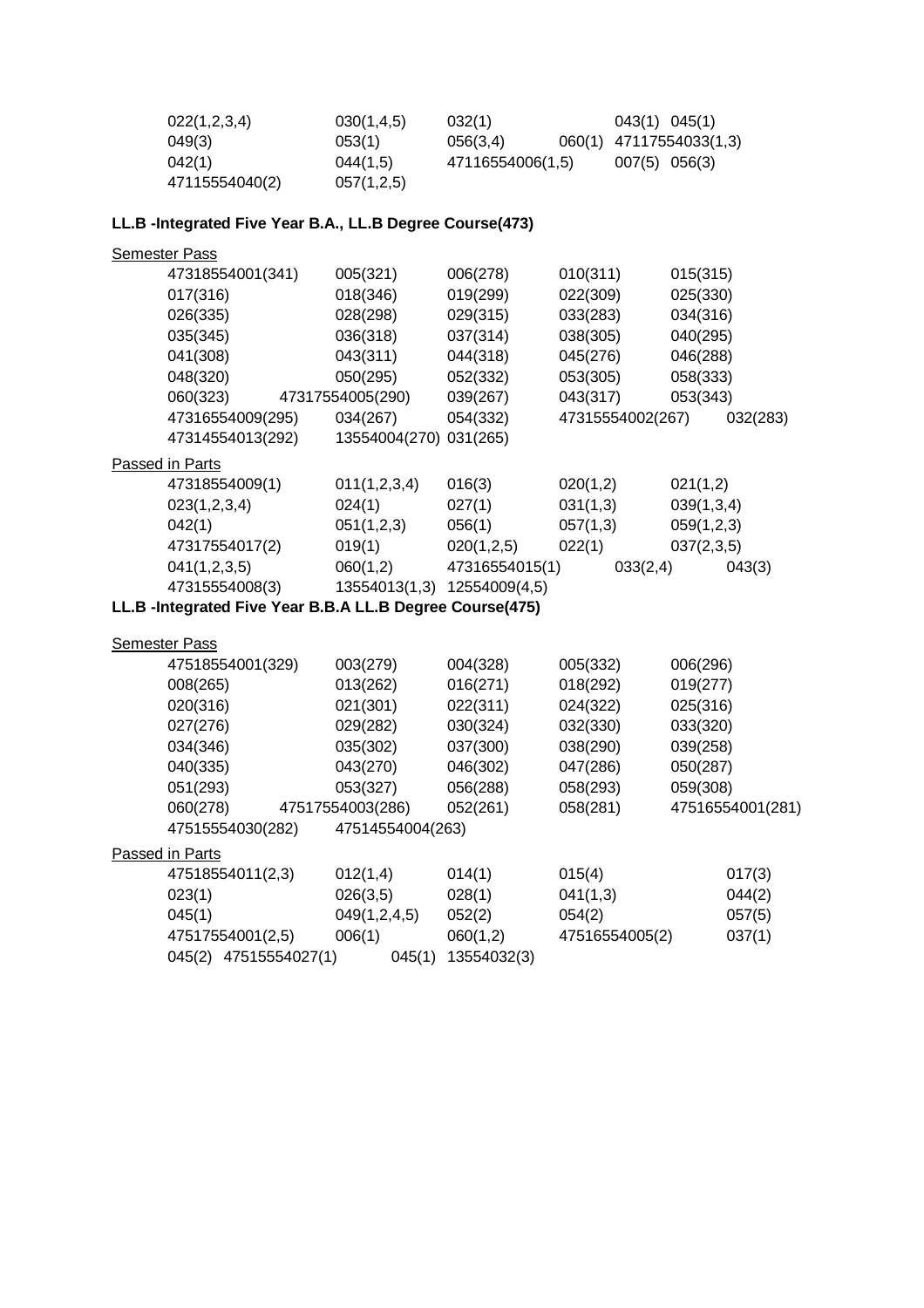#### **College Code : 555**

# **C S I Institute of Legal Studies, Cheruvarakonam**

# **LL.B -Integrated Five Year B.Com LL.B Degree Course(471)**

|            | <b>Semester Pass</b>                                                                             |          |                                                                                    |                                                                                          |                                                                          |                                                                      |
|------------|--------------------------------------------------------------------------------------------------|----------|------------------------------------------------------------------------------------|------------------------------------------------------------------------------------------|--------------------------------------------------------------------------|----------------------------------------------------------------------|
|            | 47118555011(260)<br>024(274)<br>033(281)<br>046(278)<br>47117555001(265)<br>051(282)<br>053(268) | 056(274) | 013(330)<br>025(267)<br>034(257)<br>049(294)<br>003(293)<br>47115555020(272)       | 019(273)<br>027(292)<br>036(285)<br>051(294)<br>011(278)<br>47116555008(275)<br>042(281) | 020(268)<br>029(270)<br>037(297)<br>055(335)<br>014(271)<br>039(269)     | 022(323)<br>030(271)<br>043(306)<br>058(268)<br>048(279)<br>047(273) |
|            | Passed in Parts                                                                                  |          |                                                                                    |                                                                                          |                                                                          |                                                                      |
|            | 47118555001(1,5)<br>021(5)<br>042(2)<br>059(1,5)<br>036(1)<br>054(3)<br>038(3,5)                 |          | 003(1,5)<br>023(2,3,4)<br>045(4)<br>47117555013(1,5)<br>040(1,2)<br>47116555017(3) | 014(1,4,5)<br>026(1,4)<br>048(1,4)<br>015(3)<br>041(2)<br>030(1) 045(1,3,4)              | 016(2)<br>035(1,2,4)<br>054(1)<br>025(1)<br>045(1)                       | 018(3,4)<br>038(2)<br>056(1,4)<br>033(2)<br>046(1)<br>47115555022(5) |
|            | Result of the following candidates are withheld<br>47118555053 47116555043 046                   |          |                                                                                    |                                                                                          |                                                                          |                                                                      |
|            | LL.B -Integrated Five Year B.A., LL.B Degree Course(473)                                         |          |                                                                                    |                                                                                          |                                                                          |                                                                      |
|            | <b>Semester Pass</b>                                                                             |          |                                                                                    |                                                                                          |                                                                          |                                                                      |
|            | 47318555009(271)<br>023(306)<br>040(291)<br>051(308)<br>011(297)<br>043(297)                     |          | 014(312)<br>028(289)<br>042(333)<br>052(311)<br>047(260)<br>13555013(275)          | 015(320)<br>030(301)<br>045(335)<br>053(301)<br>049(326)                                 | 016(279)<br>032(285)<br>049(280)<br>47317555001(297)<br>47316555002(260) | 017(306)<br>036(274)<br>050(274)<br>009(271)<br>025(273)             |
|            | Passed in Parts                                                                                  |          |                                                                                    |                                                                                          |                                                                          |                                                                      |
|            | 47318555001(1)<br>012(1)<br>024(1)<br>039(1,4)<br>47318555054(1,4,5)                             |          | 002(1,5)<br>013(1,2,5)<br>027(1,2,3,5)<br>041(1,5)<br>056(1)                       | 004(1)<br>019(1,5)<br>031(5)<br>044(1)<br>057(5)                                         | 007(1)<br>021(1,3)<br>033(2,3,5)<br>046(1,2,3,5)<br>060(1,3,5)           | 010(1, 2, 4, 5)<br>022(1)<br>038(4)<br>047(1,4,5)<br>47317555002(2)  |
|            | 003(1) 006(1,5)                                                                                  |          | 052(1,4,5)                                                                         | 060(1) 47316555012(1,5)                                                                  |                                                                          |                                                                      |
|            | 016(1)<br>048(1)                                                                                 |          | 020(5)                                                                             | 022(2)                                                                                   | 040(4)                                                                   | 046(1)<br>035(1,2,5)                                                 |
|            | Result of the following candidates are withheld                                                  |          |                                                                                    |                                                                                          |                                                                          |                                                                      |
|            | 47317555016                                                                                      | 025      | 031<br>47316555059                                                                 |                                                                                          |                                                                          |                                                                      |
| <b>RAL</b> | 47317555007                                                                                      |          |                                                                                    |                                                                                          |                                                                          |                                                                      |